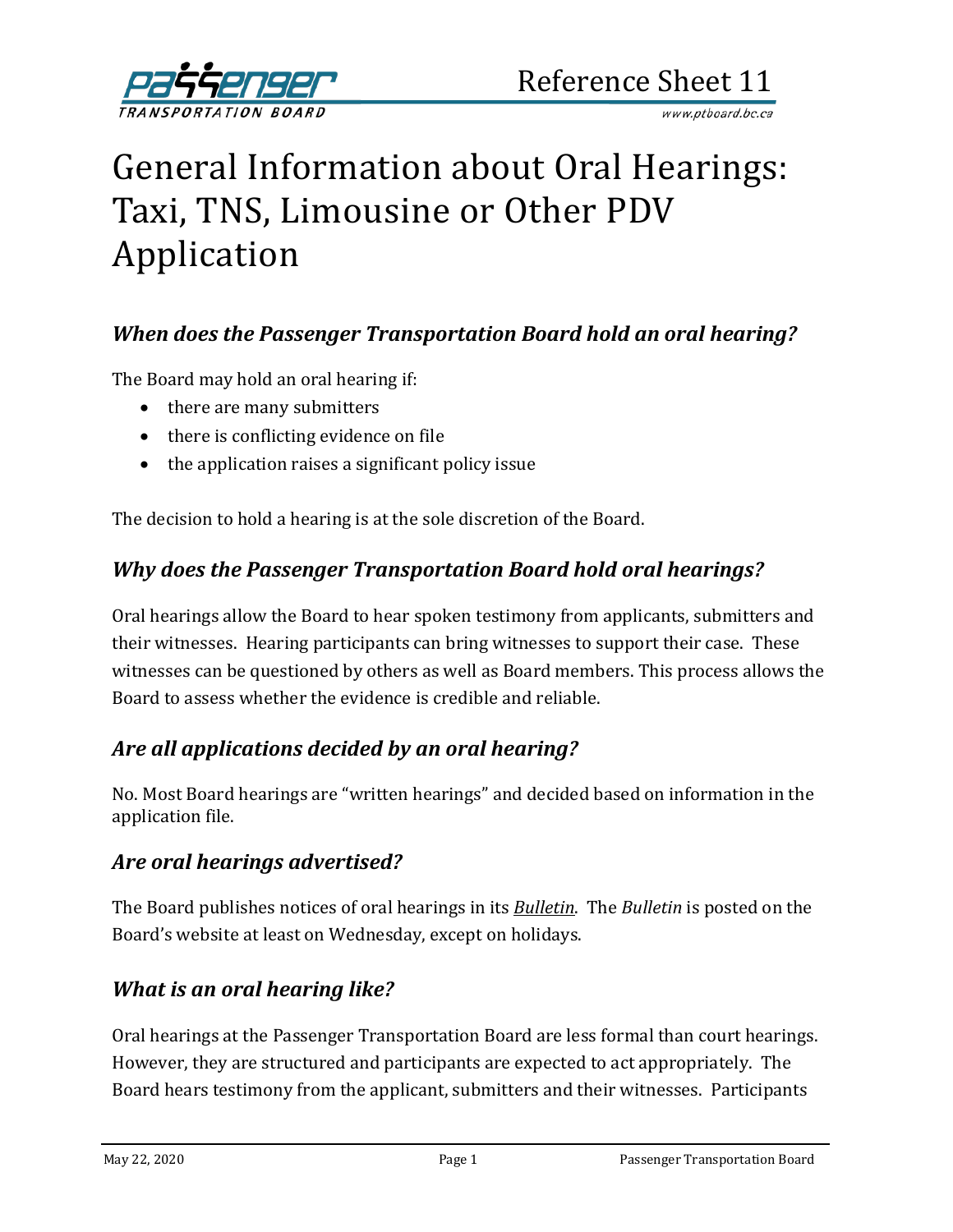may represent themselves or have an agent or lawyer represent them. Members of the public may observe the hearings unless the Board holds a private or "*in camera*" session. In such cases, the public and some of the participants are asked to leave the hearing room.

Most documents and other information entered as "exhibits" in oral hearings are public documents.

# *Who participates in an oral hearing?*

The applicant always participates in a hearing. Qualified submitters participate in a hearing. Occasionally, the Board may invite a person as a "guest" to give evidence at a hearing.

# *What is a submitter?*

A submitter is a person, other than the applicant, who wants to participate in an oral hearing. Submitters may oppose or support an application. In practice, submitters usually oppose the application.

#### *What are the requirements for becoming a submitter?*

Submitters must file a written submission with the Board. They must provide a copy to the applicant. Submitters must pay a \$50 fee. The submission and fee must be delivered to the Board within the time set out in the oral hearing notice.

# *What if there is a problem with the date of an oral hearing?*

Applicants or submitters may ask the Board to adjourn the hearing. Adjournment requests must be in writing. They must be copied to the applicant and any known submitter.

The Board reviews all adjournment requests and considers:

- The reason for the adjournment
- Whether an adjournment would cause an unreasonable delay
- The impact of refusing an adjournment on the applicant
- The impact of the adjournment on the public interest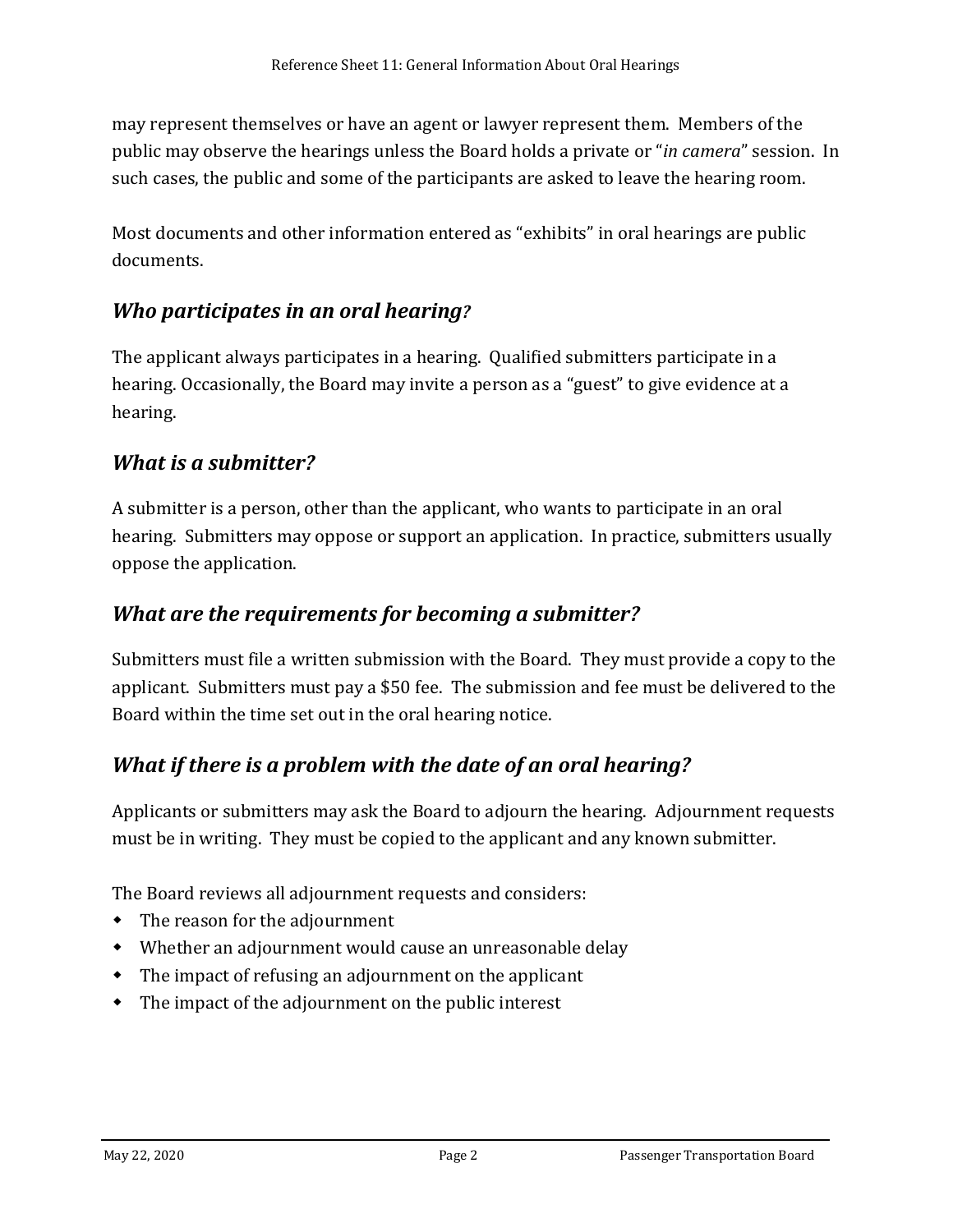# *How many Board members are there at oral hearings?*

Usually, panels consist of one or two Board members. The Board Chair assigns hearing panels and appoints a hearing chair.

The panel makes the decision. If there are two panel members and they do not agree on the decision, the decision of the hearing Chair will be the decision of the Board.

# *How do oral hearings proceed?*

Most public hearings proceed as follows:

- *1. Introduction*
- *2. Opening Statements*  The applicant makes its statement and then submitters make their statements.
- *3. Applicant's Case* **-** The applicant presents its witnesses and other evidence. Witnesses will be asked to affirm the truth of their statements. Witnesses may be questioned by submitters. Evidence that is not oral evidence will be entered as an "exhibit". Exhibits are public documents unless the Board receives them in confidence.
- *4. Submitter's Case* **–**Submitters present their witnesses and other evidence. Witnesses will be asked to affirm the truth of their statements. Witnesses may be questioned by submitters. Evidence that is not oral evidence will be entered as an "exhibit". Exhibits are public documents unless the Board receives them in confidence.
- *5. Closing Statements* **–** Submitters give their statements first. The applicant gives its statement last.
- *6. Oral Hearing Adjourned –* the Board adjourns the hearing. This ends the oral hearing.
- *7. Board Decision* the Board reviews the evidence from the oral hearing and makes its decision. The decision is sent to to the applicant and the Registrar of Passenger Transportation. A copy is also sent to hearing submitters. The Board's decision is published in its *[Bulletin](http://www.th.gov.bc.ca/ptb/bulletins.htm)* and posted on the Board's website.

Note: The Board may change the order of the proceedings.